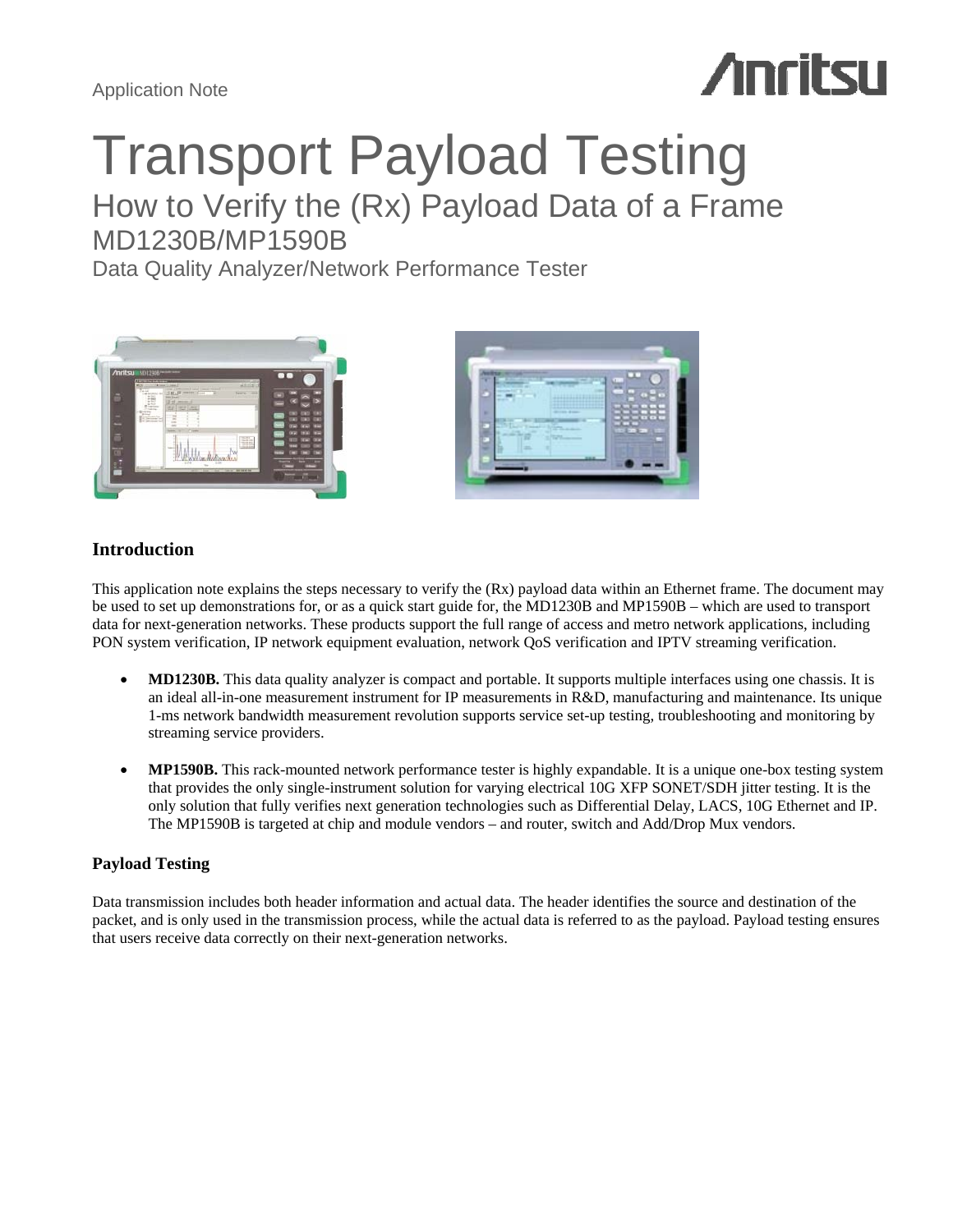**1. CONFIGURE TEST DATA STREAMS ON TEST PORTS.** To enable payload data verification,

configure the test data streams on Test Ports to verify bi-directional full line rate throughput. Each Test Port is capable of generating 255 independent data streams. Each stream can be comprised of TCP / UDP / IP packets with a user-defined or PRBS payload. The multi-stream capability allows each Test Port to generate data streams to each subnet / switch under test simultaneously.

A. Select a Test Port to transmit and receive data streams and choose **Tx Stream -> Add**.



B. On the **Stream Setting** screen, select **Duration -> Continuous** if generating only one stream Port. Select the amount of bandwidth rate that the stream group will generate. Configure the amount of desired bandwidth for the continuous stream by setting the Inter frame gap according to (1) time, (2) frames per second, (3) bits per second or (4) number of bytes.

|                                                                              | A MD1230B Data Quality Analyzer<br>Stream Setting - Unit1:2:1 - Stream 1 |                                                                |                             |                               |                                |                                                 | $\Box$ mixi<br>$\vert x \vert$ |
|------------------------------------------------------------------------------|--------------------------------------------------------------------------|----------------------------------------------------------------|-----------------------------|-------------------------------|--------------------------------|-------------------------------------------------|--------------------------------|
|                                                                              | [Stream Control] Frame Setting  <br>Distribution:<br>amp to the          | <b>O</b> Continuous                                            | Count:                      | $\overline{\phantom{a}}$<br>픺 | Total Time (1000M):            |                                                 | QK<br>Cancel                   |
| Selected Stream will<br>continuously<br>generate data at 50% Inter Frame Gam | Inter Stream Gap:                                                        | Unit<br>$\overline{\mathbf{v}}$<br>$\ln s$                     | 10M<br>9600                 | 100M<br>960                   | 1000M<br>96                    | Actual Value<br>96 <sub>ns</sub>                | Prev<br>Next<br>Help           |
| of maximum<br>bandwidth.                                                     | Value:<br><b>C</b> Fred<br>C Random<br>$\blacksquare$<br>Max:            | Unit<br>1%<br>$\overline{\phantom{a}}$<br>$\vert \nabla \vert$ | 10M<br>50<br>9600<br>9600   | 100M<br>50<br>960             | 1000M<br>50<br>96<br>96        | Actual Value<br>50%<br>96ns<br>96 <sub>ns</sub> |                                |
|                                                                              | Inter Burst Gap:<br>Frames per Burst:                                    | Ins<br>Unit<br>$\overline{\mathbf{v}}$<br>$\ln s$              | 10M<br>9600                 | 100M<br>960                   | 1000M<br>96                    | Actual Value<br>96ns                            |                                |
|                                                                              | Bursts per Stream:<br>Stream image:                                      |                                                                |                             |                               |                                |                                                 |                                |
|                                                                              | .<br>Frame                                                               | Burst<br>IFG                                                   | IFG<br><b>IBG</b><br>Stream | Burst.<br>IFG                 | $\overline{\mathsf{L}}$<br>IFG |                                                 |                                |
|                                                                              |                                                                          |                                                                |                             | Unit1:2:1<br>Owner            | Group1                         | 1000M Full S<br>Link Coll Err Trig              | h.                             |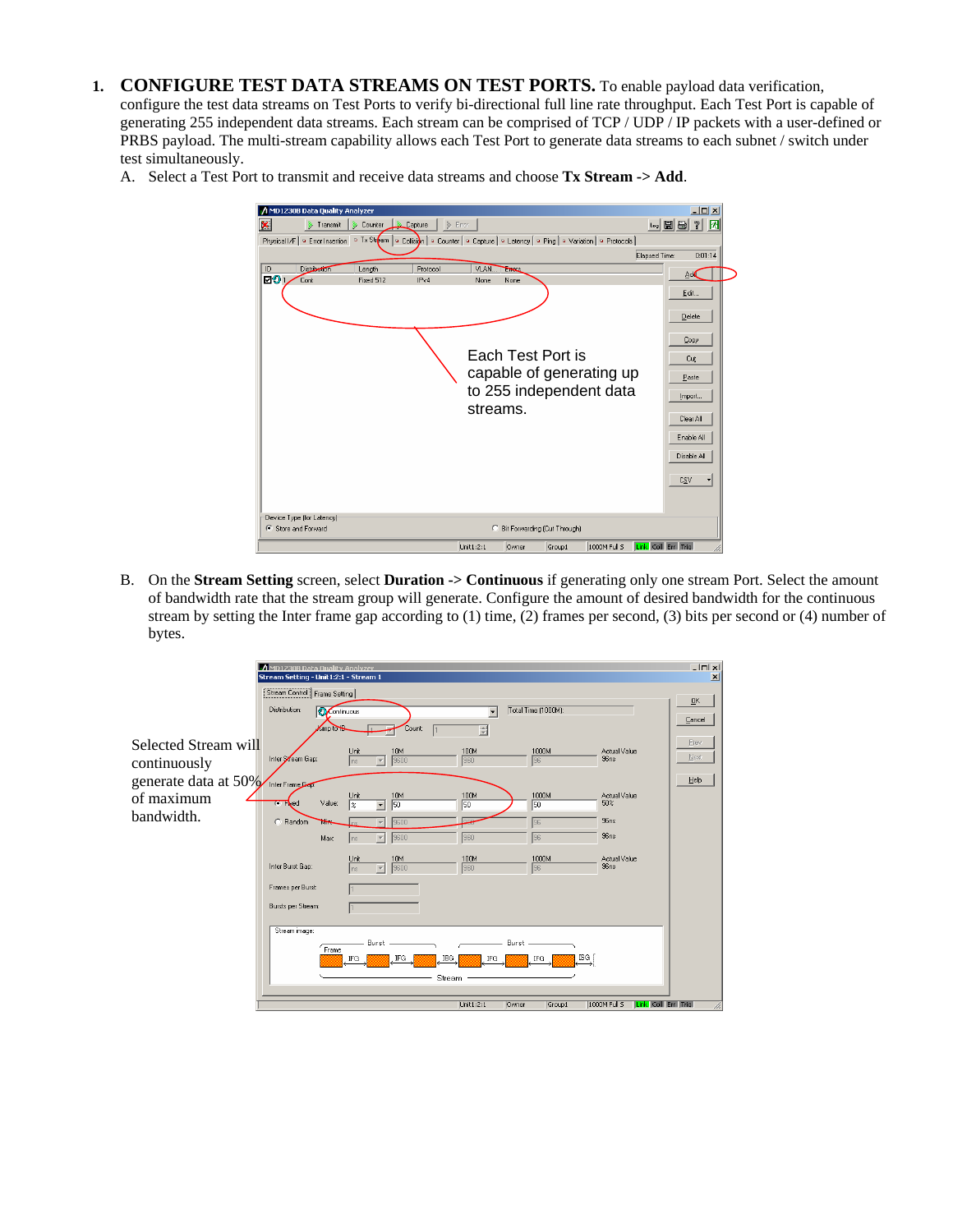C. Under **Frame Settings-> Ethernet,** select the **Source Address-> This Port** and the **Destination Address** to match that of the Destination Test Port MAC address. If the Destination port resides in a different Subnet than the Source Address, select the **Destination Address->Gateway** to ensure the Data steam is sent to the Gateway IP address defined in the port settings.

|                               |                   | ality Analyzer Control Software                       |                                                          |                        |                                       |                          |             |      |              |                |
|-------------------------------|-------------------|-------------------------------------------------------|----------------------------------------------------------|------------------------|---------------------------------------|--------------------------|-------------|------|--------------|----------------|
|                               | Counter D Capture |                                                       |                                                          |                        |                                       |                          |             |      |              | History H.Rese |
|                               |                   |                                                       | Counter   © Caplus Stream Setting - Unit1:1:1 - Stream 1 |                        |                                       |                          |             |      |              |                |
| Source address set to         | Length<br>Auto    | Stream Control Frame Selting<br>General Ethernet IPv4 | Data Fields Error Insertion                              | Destination Address    | Source Address                        |                          |             |      | QK<br>Cancel |                |
| This Port.                    |                   | Preamble Pattern bin<br>Preamble Size:                | 10101010                                                 | S bytes Gateway<br>٠   | This port                             |                          | $\bullet$   |      |              |                |
| Destination address           |                   | SFD:<br>Type.                                         | bin Jamillott                                            | Valuer<br>030000000000 | Value                                 | 000000000000             |             |      | Neit         |                |
| set to <b>Static</b> if Dest. |                   | $G$ Auto                                              | (hex 0000)                                               | Mark:<br>FEFEREE<br>光图 | Mark                                  | FEFETEFE                 | $-$ sini    |      | Help         |                |
| Port resides in same          |                   | Manual<br>(hea)                                       | 3300 - Internet IP                                       |                        |                                       |                          |             |      |              |                |
| Subnet or to                  |                   | FCS:                                                  | Auto                                                     |                        |                                       |                          |             |      |              |                |
| <b>Gateway</b> if Dest.       |                   |                                                       |                                                          |                        |                                       |                          |             |      |              |                |
| Port resides in               |                   | Frame Format Frame View                               | <b>Total Length</b>                                      |                        |                                       | Part Length              |             |      |              |                |
| different subnet.             |                   |                                                       |                                                          |                        | 15                                    |                          |             |      |              |                |
|                               |                   |                                                       |                                                          | Preamble               |                                       | $\mathbf{a}$             |             |      |              |                |
|                               |                   |                                                       | 8<br>111111                                              | <b>SFD</b>             |                                       |                          |             |      |              |                |
|                               |                   |                                                       | 14                                                       | DA                     |                                       | ĸ                        |             |      |              |                |
|                               |                   |                                                       | 20                                                       | <b>BA</b>              |                                       | 6                        |             |      |              |                |
|                               |                   |                                                       | n <sub>n</sub>                                           | Tunn                   |                                       | $\overline{\phantom{a}}$ |             |      |              |                |
|                               |                   |                                                       |                                                          |                        | <b>E</b> Bit Forwarding (Cut Through) |                          |             |      |              |                |
|                               |                   |                                                       |                                                          |                        |                                       |                          | Unititit    | Ovew |              | 10M Half       |
|                               |                   | Windows Media Player                                  | Sent Items - Microsof                                    | MD12308 Network Te.    | C M01230A/B & MP159.                  |                          | A MX123001A |      |              | 国国語書           |

D. Under **Frame Settings -> IPv4**, select the **Source Address-> This Port** and the **Destination Address** to match that of the Destination Test Port IP address.

|        | Stream Setting - Unit1:1:1 - Stream 1                                                                                                                                                                                                                                                                       |                                                                                                                                                                                                                                                                                                     |                                                                                                                                                   |                                        |
|--------|-------------------------------------------------------------------------------------------------------------------------------------------------------------------------------------------------------------------------------------------------------------------------------------------------------------|-----------------------------------------------------------------------------------------------------------------------------------------------------------------------------------------------------------------------------------------------------------------------------------------------------|---------------------------------------------------------------------------------------------------------------------------------------------------|----------------------------------------|
| Length | Stream Control Frame Selting                                                                                                                                                                                                                                                                                |                                                                                                                                                                                                                                                                                                     |                                                                                                                                                   | ŪK.                                    |
| Auto   | General Ethemet IPv4   Data Fields Error Insertion<br>Verzioni<br>IHL:<br>Auto<br>Type of Service<br>Bit 0-2 000 - Routine<br>٠<br>Bit 3:<br>0 - Normal Delay<br>٠<br>0 - Normal Throughput<br>股4<br>0 - Normal Reliability<br>Bit 5:<br>$\overline{\phantom{a}}$<br>Bk 6.7: 00 -<br>Overwrite Total Length | Flag<br>BkQ 0 -<br>Type:<br>Bit 1: 1 - Don't Fragment<br>$\overline{ }$<br>Address<br>Bit 2 0 - Last Fragment<br>٠<br>Mask:<br>lo<br><b>Fragment Offret:</b><br>64<br>Time to Live<br>Protocol C Auto<br>Type:<br>G. Manual<br>10<br>회<br>Address.<br><b>Header Checksum</b><br>Auto<br><b>Mask</b> | Source Address<br>This Vot<br>$\left\vert \psi \right\vert$<br>100<br>Destination Address<br>S <sub>affic</sub><br>192 68 3 150<br>0.0.06<br>$+1$ | Cancel<br>hev<br>m.<br>业<br>jelp<br>又に |
|        | hex 0000<br><b>Identification:</b>                                                                                                                                                                                                                                                                          | Dplicent<br>(0 byte)                                                                                                                                                                                                                                                                                |                                                                                                                                                   |                                        |
|        | Frame Format Frame View<br><b>Total Length</b>                                                                                                                                                                                                                                                              |                                                                                                                                                                                                                                                                                                     | Part Length                                                                                                                                       |                                        |
|        | ۵<br>                                                                                                                                                                                                                                                                                                       | Preamble<br>.<br><b>SFD</b>                                                                                                                                                                                                                                                                         | 15<br>8                                                                                                                                           |                                        |
|        | 8<br>14                                                                                                                                                                                                                                                                                                     | DA                                                                                                                                                                                                                                                                                                  | ĸ                                                                                                                                                 |                                        |
|        | $\ldots$ . 20                                                                                                                                                                                                                                                                                               | <b>BA</b>                                                                                                                                                                                                                                                                                           | 6                                                                                                                                                 |                                        |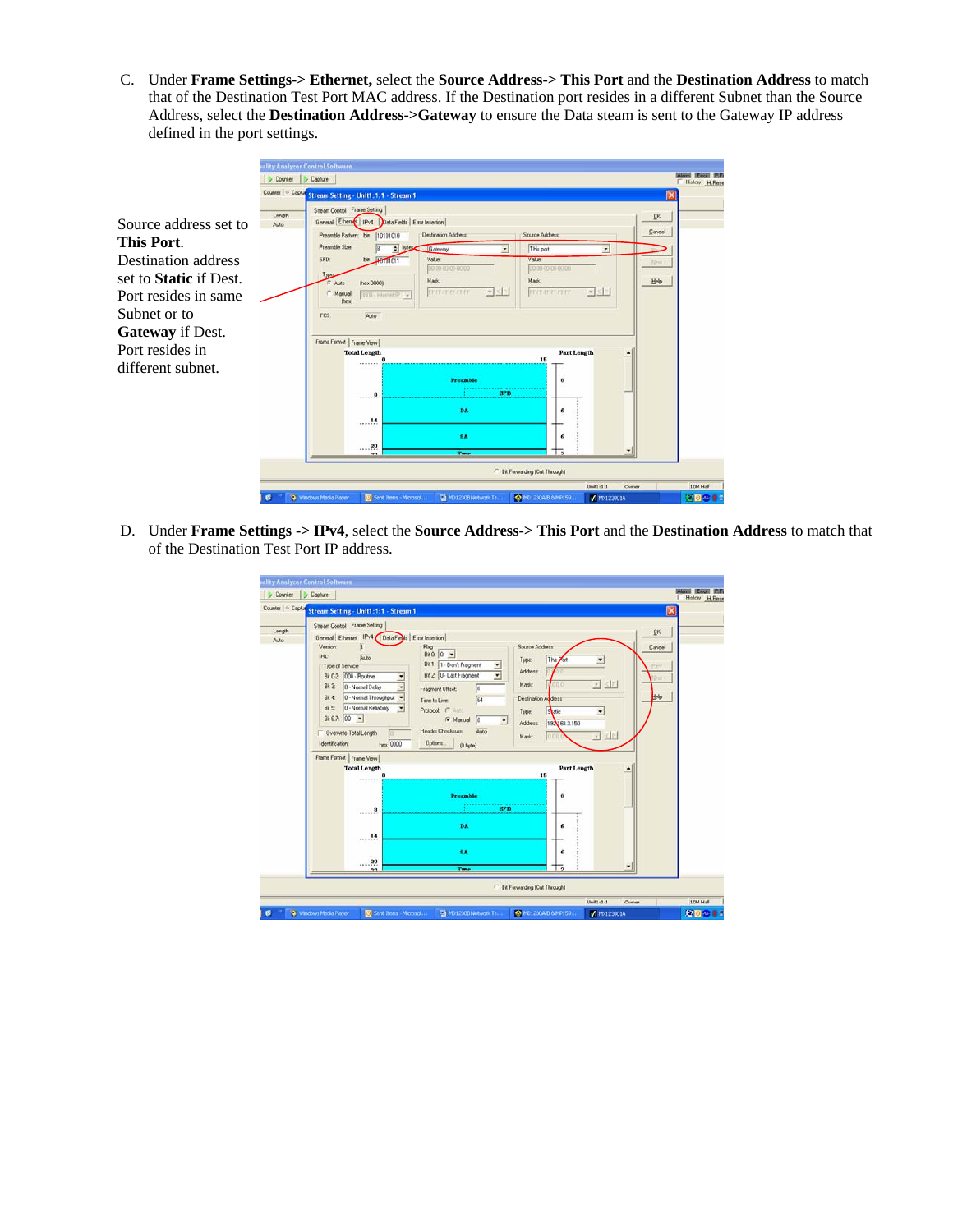E. Define the test payload within the encapsulated packet under the **Frame Settings -> Data Fields** tab. The choices vary from user-defined pattern, alternating 1/0, PRBS pattern or test frames. Test frames are unique payloads which provide a PRBS pattern for bit & frame error rate measurements and time stamp for latency measurements. The test frame is recommended for network testing to verify payload integrity and Quality of Service measurements.



- **2. VERIFY THE (RX) PAYLOAD DATA WITHIN AN ETHERNET FRAME.** Once the preceding preparation is accomplished, complete the following steps to transport payload testing.
	- A. Insert a payload into your data stream by selecting **Frame Setting -> Data Fields -> Pattern.** Anritsu recommends selecting **Test Frame** as your payload. Test frame inserts a PRBS pattern for frame and bit error measurements, as well as a time stamp for Latency measurements.

| ■医<br>Transmit Counter Cophare<br>E - Disk Enky                                                          | $=$ Tx Stead |                                                          |                                                             |                                           |        |        | About 191041 STEML<br>5回目<br>?团<br>History H.Reset |
|----------------------------------------------------------------------------------------------------------|--------------|----------------------------------------------------------|-------------------------------------------------------------|-------------------------------------------|--------|--------|----------------------------------------------------|
| 三 类 Unit1                                                                                                |              | Stream Setting - Unit1:6:1 - Stream 1                    |                                                             |                                           |        |        | 0.00.00<br><b>Elapored Time</b>                    |
| ( ass (1) 10/100M Ethern<br>Port 1                                                                       |              | Stream Control Frame Setting                             |                                                             |                                           |        |        |                                                    |
| Pont2                                                                                                    | ID.<br>日41   | General Ethemet   Pvt Data Field: Eva Insertion          |                                                             |                                           |        | QK.    | Add                                                |
| Pout 3                                                                                                   |              | Data Field 1 Data<br>Fields:                             |                                                             |                                           |        | Cancel | Edt.                                               |
| <b>Port &amp;</b><br><b>De</b> Port 5                                                                    |              | V Data Field 1<br>Pattern<br>$\rightarrow$               | ALC                                                         |                                           |        |        |                                                    |
| <b>Port 6</b>                                                                                            |              | <b>Data Feld 2</b><br>Data Field 3<br>Offset             | AI D                                                        |                                           |        | Em     | Delete                                             |
| Port 7<br><b>Port B</b>                                                                                  |              | Data Field 4                                             | All 1<br>Alternate 1/0 by bit (10101010)                    |                                           |        | Ford   |                                                    |
| 三 888 16.7) 10 Gigabit Ethe                                                                              |              |                                                          | Alternate 1/0 by 2bit (11001100                             |                                           |        |        | Copy                                               |
| Pout 1                                                                                                   |              |                                                          | Alternate 1/0 by nibble (11110000)<br>Alternate 1/0 by byte |                                           |        | Help   | Cup                                                |
| D Link Fault Signs<br>Traffic Monitor                                                                    |              | Programmable Header Pattern                              | Alternate 1/0 by 2byte<br>Increment by byte (00 01 02 03.)  |                                           |        |        |                                                    |
| Traffic Map                                                                                              |              | Edit Programmable Header Pattern                         | Decrement by byte FF FE FD FC<br>Random bytes (00 to FF)    |                                           |        |        | Ferr                                               |
|                                                                                                          |              |                                                          | <b>PR859</b>                                                | Ė                                         |        |        | inpot.                                             |
| Sa Group Entry<br>Service Dimuption Tele<br>Sa PPC 2544 Automatic Tele E<br>Sa PPC 2989 Automatic Tele E |              | (D twee)                                                 | Programmable<br>Sequence Number                             |                                           |        |        |                                                    |
|                                                                                                          |              | Frame Format Frame View                                  | <b>Low August</b>                                           |                                           |        |        | Clear AB                                           |
|                                                                                                          |              | <b>Total Length</b>                                      | Tatt Filme for MU1201014                                    | <b>Part Length</b>                        |        |        | Enable AB                                          |
|                                                                                                          |              | *******                                                  |                                                             | 15                                        |        |        |                                                    |
|                                                                                                          |              |                                                          |                                                             |                                           |        |        | Disable All                                        |
|                                                                                                          |              |                                                          | Preamble                                                    | B                                         |        |        |                                                    |
|                                                                                                          |              |                                                          | <b>CARDONALISM</b><br><b>SPD</b>                            |                                           |        |        | <b>CSV</b><br>×                                    |
|                                                                                                          |              |                                                          |                                                             |                                           |        |        |                                                    |
|                                                                                                          |              |                                                          | DA:                                                         | n                                         |        |        |                                                    |
|                                                                                                          |              | 14                                                       |                                                             |                                           |        |        |                                                    |
|                                                                                                          |              |                                                          | 部品                                                          | б                                         |        |        |                                                    |
|                                                                                                          |              | $-20$                                                    |                                                             | Ťō.                                       | ٠      |        |                                                    |
|                                                                                                          |              | <b>HH</b><br>Device Type purchasing                      | <b>Turns</b>                                                |                                           |        |        |                                                    |
|                                                                                                          |              | F Store and Forward                                      |                                                             | <sup>1</sup> Bit Forwarding (Cut Through) |        |        |                                                    |
|                                                                                                          |              |                                                          |                                                             | Unit Life's                               | Ovener |        | Link End Trees                                     |
| <b>TI</b> start<br>関係                                                                                    |              | <b>C MOL230AN &amp; HF159.</b><br>C Urread Mail - Moroso | И модворца                                                  |                                           |        |        | ◎回復書記名3 店房 500円                                    |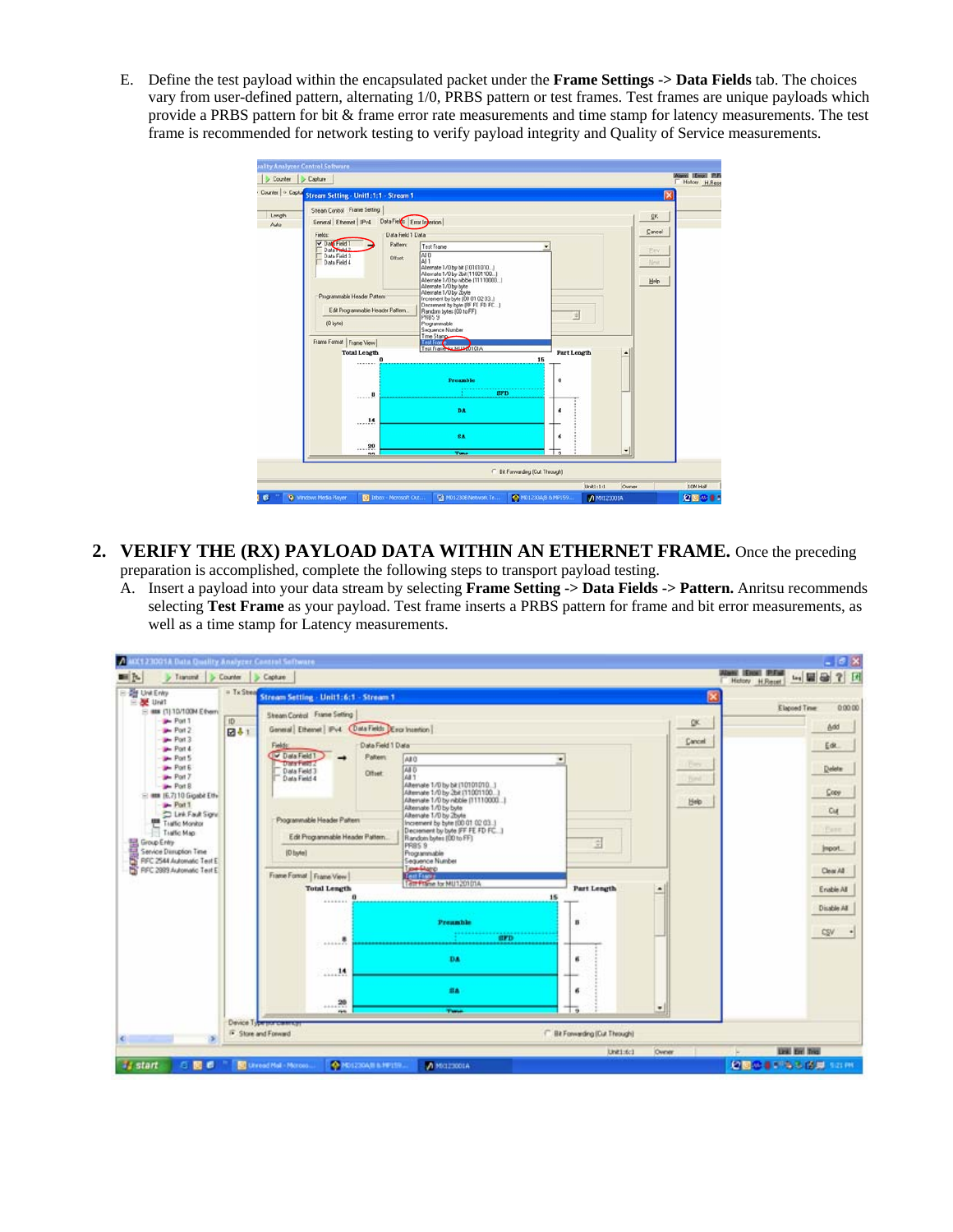B. Select the measurement counter required for test by selecting **Counter->(Counter display button)**. You can manually select each measurement or select a group of measurements, depending on the data stream. Anritsu recommends selecting **Test Frame** counters to collect measurements for test frames transmitted & received, sequence errors and PRBS frame & bit errors received in the Payload.

| A MX123001A Data Quality Analyzer Centrel Seffware. |                     |                                  |                                                                                                                                         |                                             |                               |                           | $   -$                                                                     |
|-----------------------------------------------------|---------------------|----------------------------------|-----------------------------------------------------------------------------------------------------------------------------------------|---------------------------------------------|-------------------------------|---------------------------|----------------------------------------------------------------------------|
| $m \times$                                          |                     | > Transmit   Counter   > Capture |                                                                                                                                         |                                             |                               |                           | <b>Stared Editor: Statust</b><br>$L_{\text{H}}$<br>7 团<br>History H. Reset |
| G. Ta Shears                                        |                     |                                  | = Counter   = Capture   + Latency   = Ping   + Anival time   + Protocols                                                                |                                             |                               |                           |                                                                            |
| 背<br>m<br>и<br>[10]                                 | 뇌물<br>н             | Add to Chat. .                   | 面<br>ж                                                                                                                                  |                                             |                               |                           | Elapsed Time: 331606:24:49                                                 |
| Name                                                | Unit 6:1<br>Current | Uwt61<br>Accumulated             | A Counter Display Option<br><b>Item Draw</b>                                                                                            |                                             |                               |                           |                                                                            |
| It: Tasnumitted Test Frame                          | 4,693               | 4,653                            |                                                                                                                                         |                                             |                               | DK.                       |                                                                            |
| IT Received Test Frank                              | 26,667              | 26,667                           | Calegory                                                                                                                                | <b>Countries</b><br>Transmitted Test Frame  | 平山                            | Circot                    |                                                                            |
| <b>El Seguence Exor</b>                             | 1,528               | 1.528                            | Test Frank                                                                                                                              | P Received Test Frane                       | $+$ Down                      |                           |                                                                            |
| <b>C PRBS Frame Ence Count</b>                      | 7,964               | 7,864                            | Lisas Delivery                                                                                                                          | Sequence Emar<br>PRBS Frame Eiror Count     |                               | <b>Apply</b>              |                                                                            |
| @ PRBS Frame Exce Rate                              | 276.03              | $\alpha$                         | Qo5                                                                                                                                     | PRBS Frame Error Rate<br>PRES Be Enor Count | <b>Check AB</b>               |                           |                                                                            |
| @ PRBS Bit Enter Count                              | 26.679              | 26.679                           | Capture<br><b>IP/UDP/TCP</b>                                                                                                            | <b>W_PRES Bit Enor Rate</b>                 | Clear AB                      | Help                      |                                                                            |
| D PRBS Bit Enor Rake                                | 276.03              | $\alpha$                         | <b>ARP/ICMP</b><br>Ethernet/PPP/GFP                                                                                                     |                                             |                               |                           |                                                                            |
|                                                     |                     |                                  | SDH/SONET BLA.<br>SDH/SONET VCAT Entr<br>SDH/SONET VCAT Alarm<br>SDH/SONET Juli/lication<br>SDH/SONET Evid<br>SDH/SONET Alam<br>Unframe |                                             |                               |                           |                                                                            |
| <b>SI start</b>                                     | 国币                  | C Urread Mal - Moroes            | <b>O MO1230AB N MV159.</b>                                                                                                              | A MC23001A                                  | <b>Ca</b> Document1 - Morpsof | <b>Unitidat</b><br>Oveney | <b>EAST EAST TIME</b><br><b>A</b><br><b>NDOST GOOD STAR</b>                |

C. Begin **Transmit & Counter buttons** to verify the test frame counters are incrementing. These counters represent the payload frames.

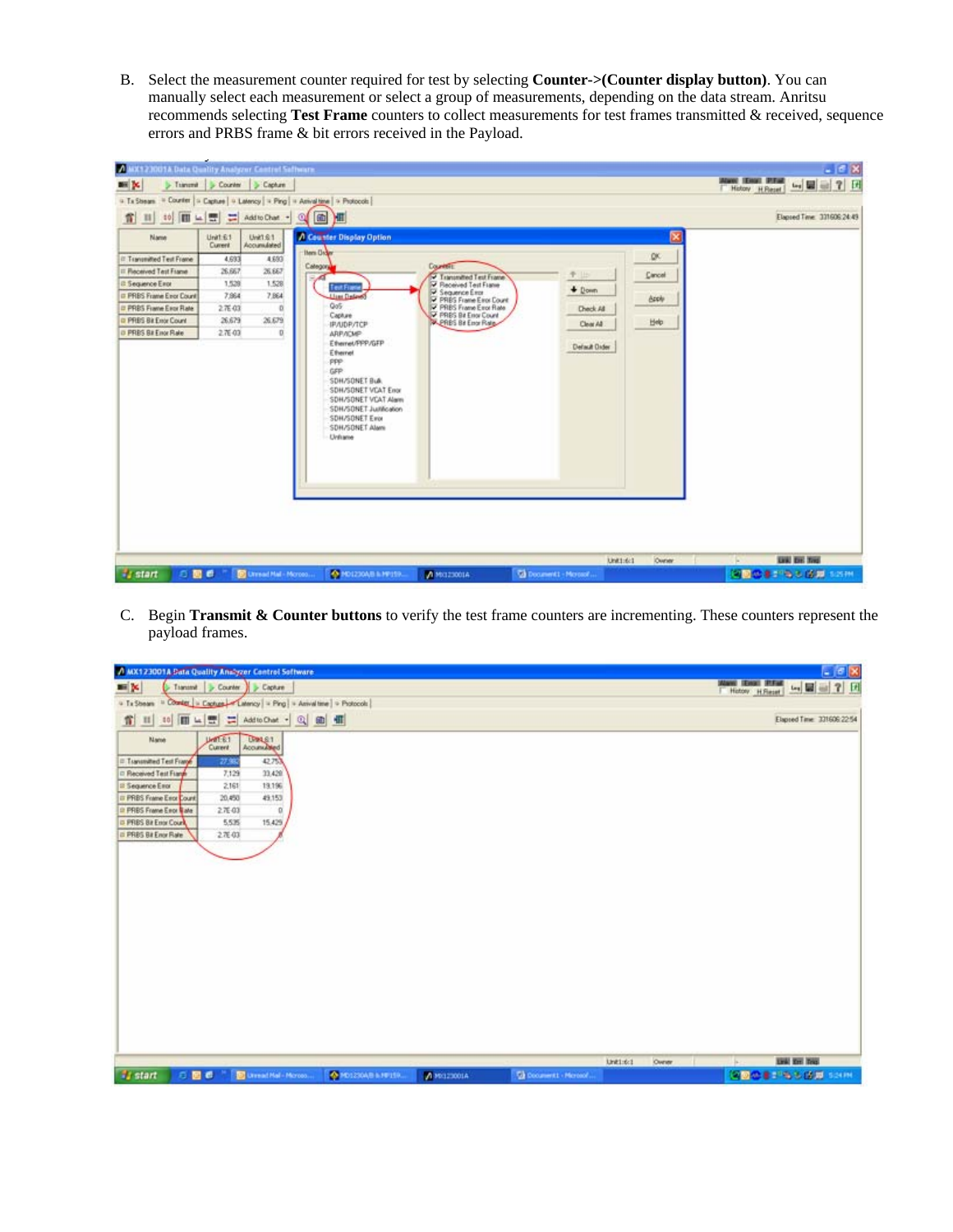# **Conclusion**

This application note explains the steps necessary to verify the (Rx) payload data within an Ethernet frame. It is used to demonstrate the capabilities of and provide technical instruction for Anritsu's MD1230B and MP1590B, equipment used to transport data on next generation networks. The MD1230B is a compact and portable data quality analyzer. This competitive solution is an ideal all-in-one measurement instrument for IP R&D, manufacturing and maintenance. The MP1590B is a unique, highly expandable network performance tester targeted at chip and module vendors – and router, switch and Add/Drop Mux vendors. It can be used to make performance tests and jitter measurements of previous PDH, DSn, SDH/SONET, and OTN-related equipment and devices, or for OTN, EoS, virtual concatenation and LCAS measurements.